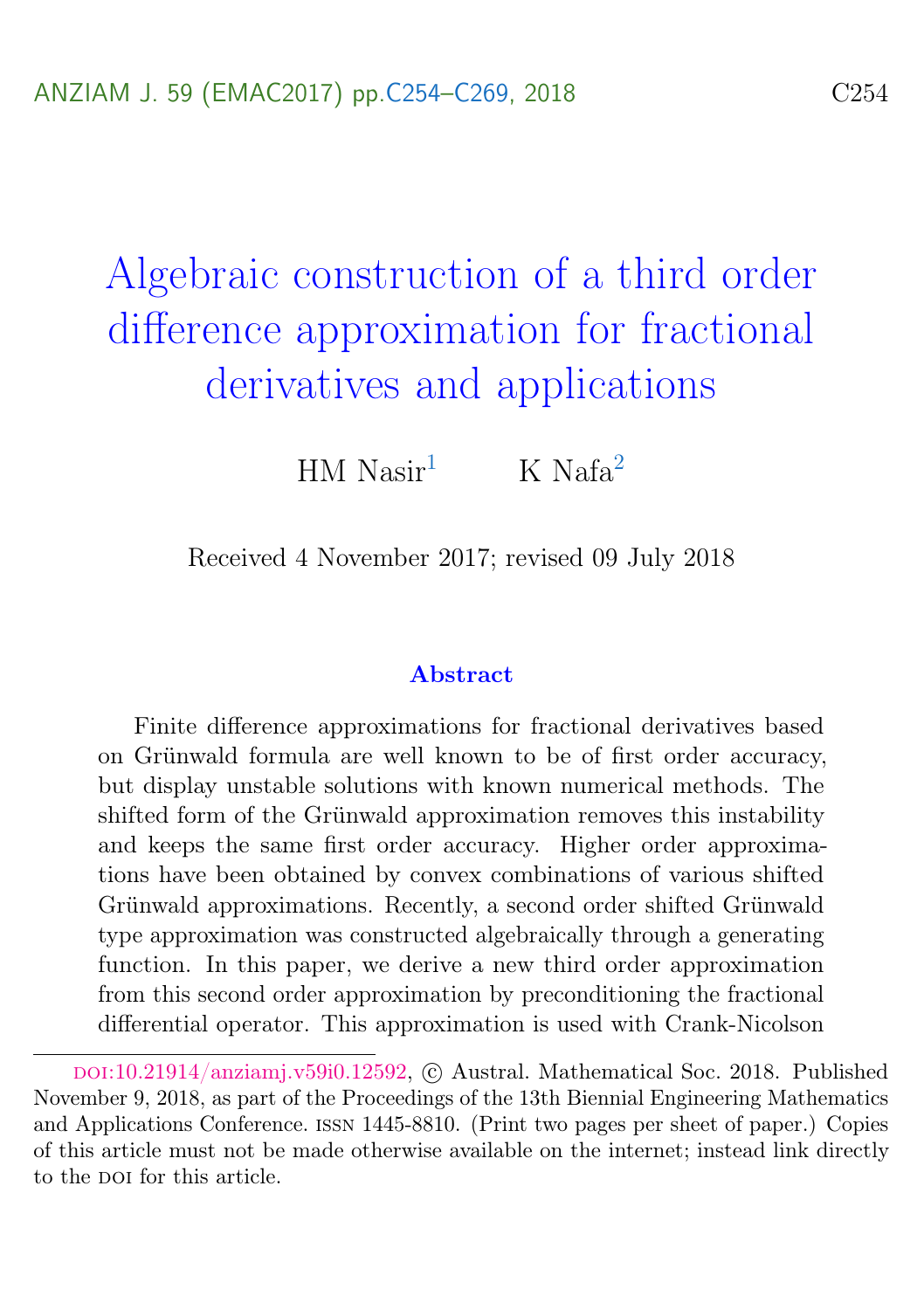<span id="page-1-1"></span>numerical scheme to approximate the solutions of space-fractional diffusion equations by the same preconditioning. Stability and convergence of the numerical scheme are analysed, supported by numerical results showing third order convergence.

Subject class: 34A08;34D20;65L07;65L12;65L20

Keywords: Grünwald approximation; Generating function; Fractional diffusion equation; Crank-Nicolson scheme; Stability and convergence.

# **Contents**

|                   | 1 Introduction                                                                                             | C255                                 |
|-------------------|------------------------------------------------------------------------------------------------------------|--------------------------------------|
|                   | 2 Generalised Grünwald approximations<br>2.1 A new third order approximation $\ldots \ldots \ldots \ldots$ | C <sub>258</sub><br>C <sub>260</sub> |
|                   | 3 Fractional diffusion equation<br>3.1 Stability and convergence                                           | C <sub>261</sub><br>C <sub>262</sub> |
|                   | <b>4</b> Numerical results                                                                                 | C <sub>265</sub>                     |
|                   | 5 Conclusion                                                                                               | C <sub>267</sub>                     |
| <b>References</b> |                                                                                                            |                                      |

# <span id="page-1-0"></span>1 Introduction

Fractional integral and fractional derivative (FD) are extensions of the integer order integrals and derivatives to a real or complex order. FD is suitable to describe anomalous transport in an external field derived from the continuous time random walk [\[2\]](#page-14-1), resulting in a fractional diffusion equation (FDE).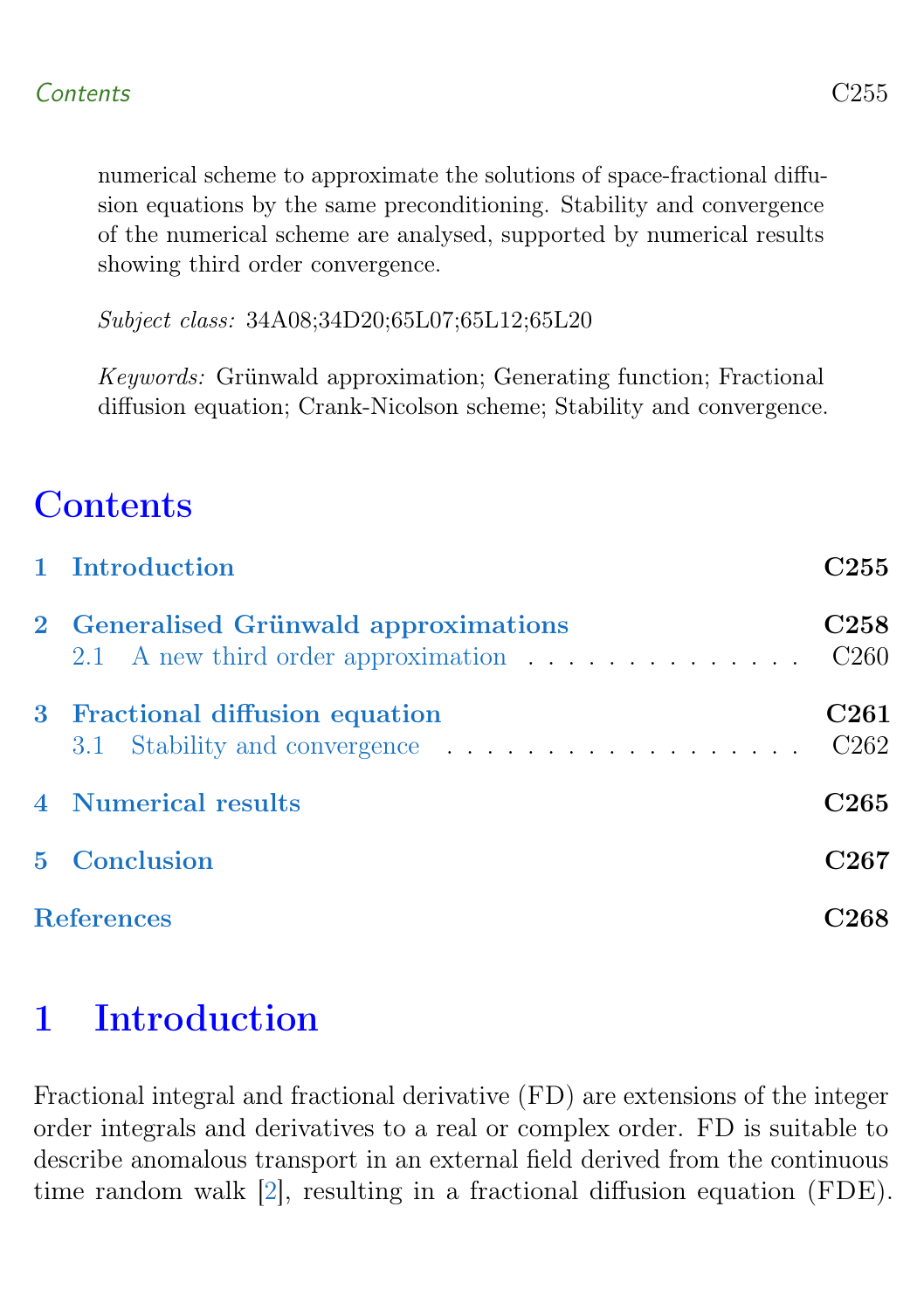#### <span id="page-2-1"></span>1 Introduction C256

The FDE involves fractional derivatives either in time, in space or in both variables.

Among various definitions of FD, the Grünwald-Letnikov (G-L) definition and its Grünwald approximation are commonly used in numerical computations. We start with the left(−) and right(+) G-L definitions with shift  $r$  for FD of a function  $f(x)$  defined in  $\mathbb{R}$ .

<span id="page-2-0"></span>
$$
D_{x\mp,r}^{\alpha}f(x) = \lim_{h \to 0} \frac{1}{h^{\alpha}} \sum_{k=0}^{\infty} g_{k}^{(\alpha)} f(x \mp (k-r)h), \tag{1}
$$

where  $\mathfrak{g}_{k}^{(\alpha)} = (-1)^{k} \binom{\alpha}{k} = (-1)^{k} \frac{\Gamma(\alpha+1)}{\Gamma(\alpha+1-k)k!}$  with gamma function  $\Gamma(\cdot)$ . The classical G-L definitions have no shift and hence are given by [\(1\)](#page-2-0) with  $r = 0$ . The coefficients  $g_k^{(\alpha)}$  $\kappa$  are the coefficients of the binomial expansion of the generating function  $W_1(z) = (1-z)^{\alpha}$ .

For a fixed  $h > 0$ , the Grünwald approximations are obtained by simply dropping the limit in the G-L definition given in equation [\(1\)](#page-2-0).

When  $f(x)$  is defined in an interval  $[a, b]$ , it is zero-extended outside the interval to adopt these definitions and approximations. The upper limit infinity of the sum in [\(1\)](#page-2-0) is then restricted to  $N + r$ , where  $N = \frac{(x - a)}{h}$ and  $N = [(b - x)/h]$  for the left and right approximations respectively, with [y] denoting the integer part of y. The addition of r in the upper limit is to cover all the discrete points from  $x$  to the relevant boundary of the interval.

Use of this approximation in FDEs results in unstable solutions when Euler, implicit Euler and even Crank-Nicolson (C-N) numerical schemes are employed. The last two schemes are well known for unconditional stability in classical diffusion problems. Meerchaert et al. [\[5\]](#page-14-2) showed that the approximations with shift  $r = 1$  removes this instability, but the order of accuracy remains equal to one.

Earlier, Lubich [\[4\]](#page-14-3) obtained higher order approximations for FD up to order six based on backward multi-step methods for initial value problems. Experiments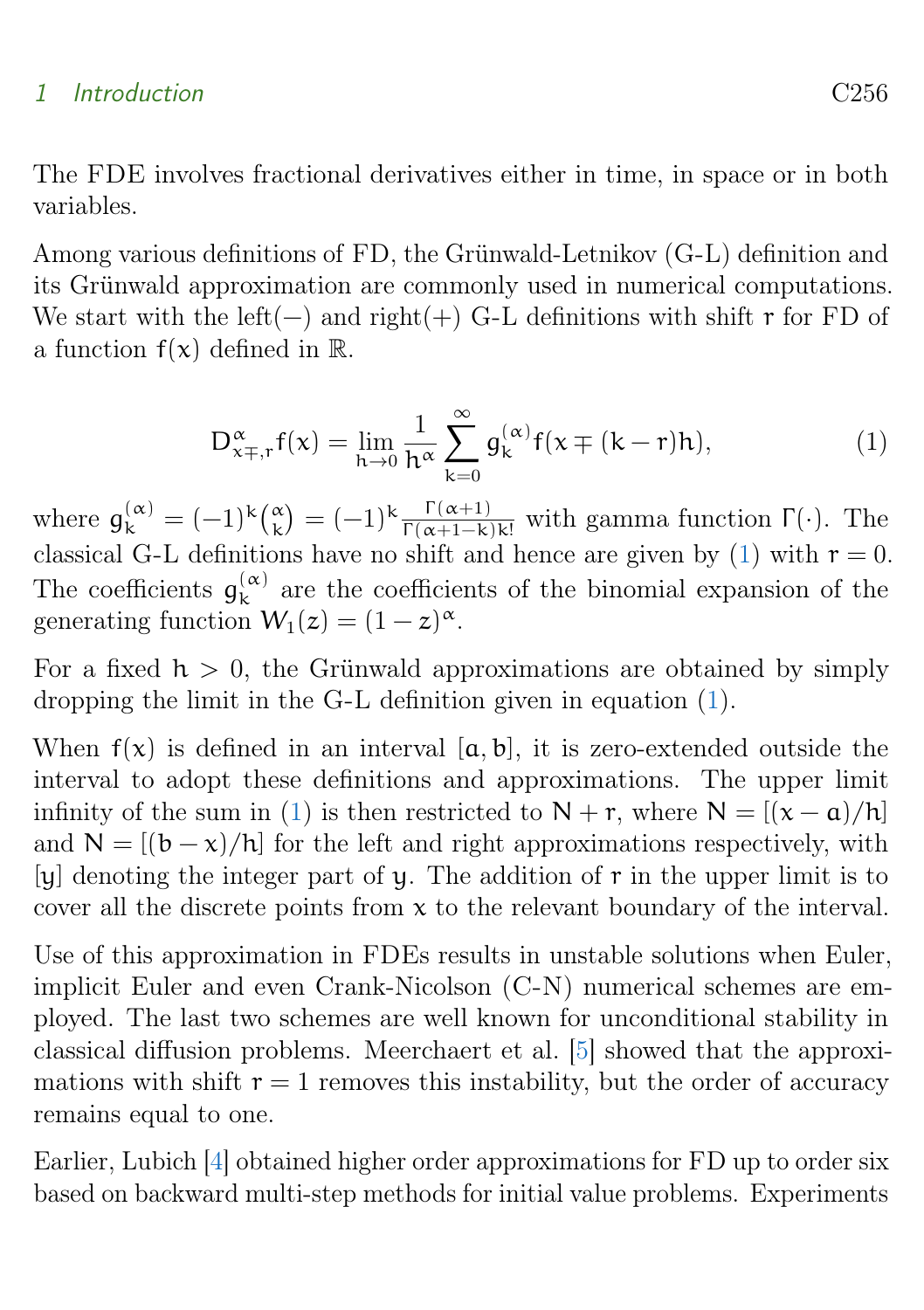### <span id="page-3-1"></span>1 Introduction C257

show that these approximations also suffer the same instability as in the first order case. When a shifted form for these approximations is used, though the stability is restored, the orders of the approximations drop to one for all the six cases making them unusable for higher order numerical schemes [\[7\]](#page-14-4).

The search for higher order approximations with shifts has attracted many researchers recently. Nasir et al. [\[6\]](#page-14-5) obtained a second order approximation through a non-integer shift in the Grünwald approximation, displaying super convergence. Convex combinations of various shifts of the shifted Grünwald approximation were used to obtain higher order approximations in Chinese schools [\[8,](#page-15-2) [9,](#page-15-3) [10,](#page-15-4) [11\]](#page-15-5). Baeumer et al. [\[1\]](#page-14-6) considered convex combinations of shifted Grünwald approximation with different step sizes and extrapolated to obtain higher order approximations and analysed their stability and order of convergence based on the smoothness of an approximated function. All these higher order approximations are obtained by manipulating the first order shifted Grünwald approximation only.

A generalisation of the concept of shifted Grünwald approximation by identifying it with a generating function has previously been proposed in [\[7\]](#page-14-4), and a generating function for a second order approximation with shift was constructed, analysed and used to solve fractional diffusion problems.

<span id="page-3-0"></span>In this paper, firstly, we construct a third order shifted Grünwald type approximation from this second order generating function (Section [2\)](#page-3-0). Secondly, the C-N scheme and its stability for sufficiently smooth functions are analysed (Section [3\)](#page-7-0). Thirdly, we test our scheme for examples with sufficiently smooth solutions (Section [4\)](#page-11-0). We also check the effect of smoothness of the approximated function on the order of convergence to see if the results in [\[1\]](#page-14-6) are achieved in our case as well.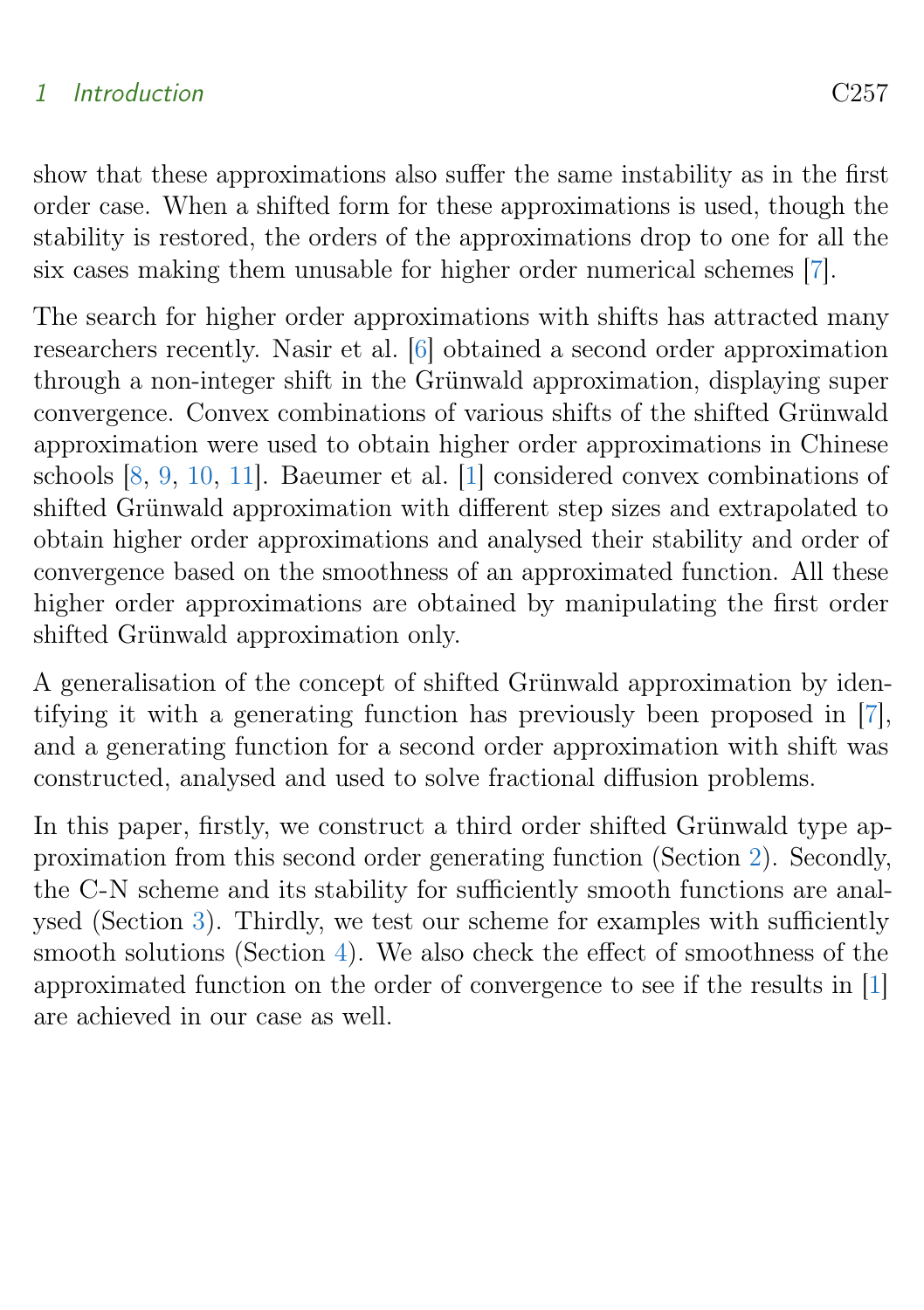## <span id="page-4-1"></span>2 Generalised Grünwald approximations

We derived some higher order Grünwald type approximations that retain their higher orders with non-zero shifts [\[7\]](#page-14-4). Among them, the second order approximation was shown to be reliable for stability and approximation order. We give the definitions and theorems used to construct higher order approximations in [\[7\]](#page-14-4).

For a sufficiently smooth function  $f(x)$  and generic weights  $w_{k,r}^{(\alpha)}$  $\kappa, \kappa, \kappa$ , define the left and right Grünwald type operators with shift r as

$$
\Delta_{h\mp,r}^{\alpha}f(x) = \frac{1}{h^{\alpha}} \sum_{k=0}^{\infty} w_{k,r}^{(\alpha)} f(x \mp (k-r)h).
$$
 (2)

Definition 1. A sequence  $\{w_{k,r}^{(\alpha)}\}$ k,r of real numbers, or its generating function  $W_{\rm r}(z)=\sum_{\rm k=0}^{\infty}w_{\rm k,r}^{(\alpha)}$  $\binom{\alpha}{k,r}$  is said to approximate the left and right fractional derivatives  $D_{x+}^{\alpha}$  at x with shift r in the sense of Grünwald if

$$
D_{x\mp}^{\alpha}f(x)=\lim_{h\rightarrow 0}\Delta_{h\mp,r}^{\alpha}f(x).
$$

The sequence is said to approximate  $D_{x\mp}^{\alpha}$  with order  $p \geq 1$  and shift r if

$$
D_{x+}^{\alpha}f(x) = \Delta_{h\mp,r}^{\alpha}f(x) + O(h^p). \tag{3}
$$

In the latter case, we denote the generating function as  $W_{p,r}(z)$  and the approximation operator as  $\Delta_{h\mp,r,p}^{\alpha}f(x)$ .

An equivalent characterisation of the approximating generator  $W_{p,r}(z)$  with order  $p \geq 1$  and shift r is given by the following Theorem [\[7\]](#page-14-4).

<span id="page-4-0"></span>Theorem 2. Let  $n = [\alpha] + 1$ , m a non-negative integer,  $f(x) \in C^{m+n+1}(\mathbb{R})$ and  $D_x^k f(x) = d^k/dx^k f(x) \in L_1(\mathbb{R})$  for  $0 \leq k \leq m+n+1$ . Then, the generating function  $W_{p,r}(z)$  approximates the left and right fractional differential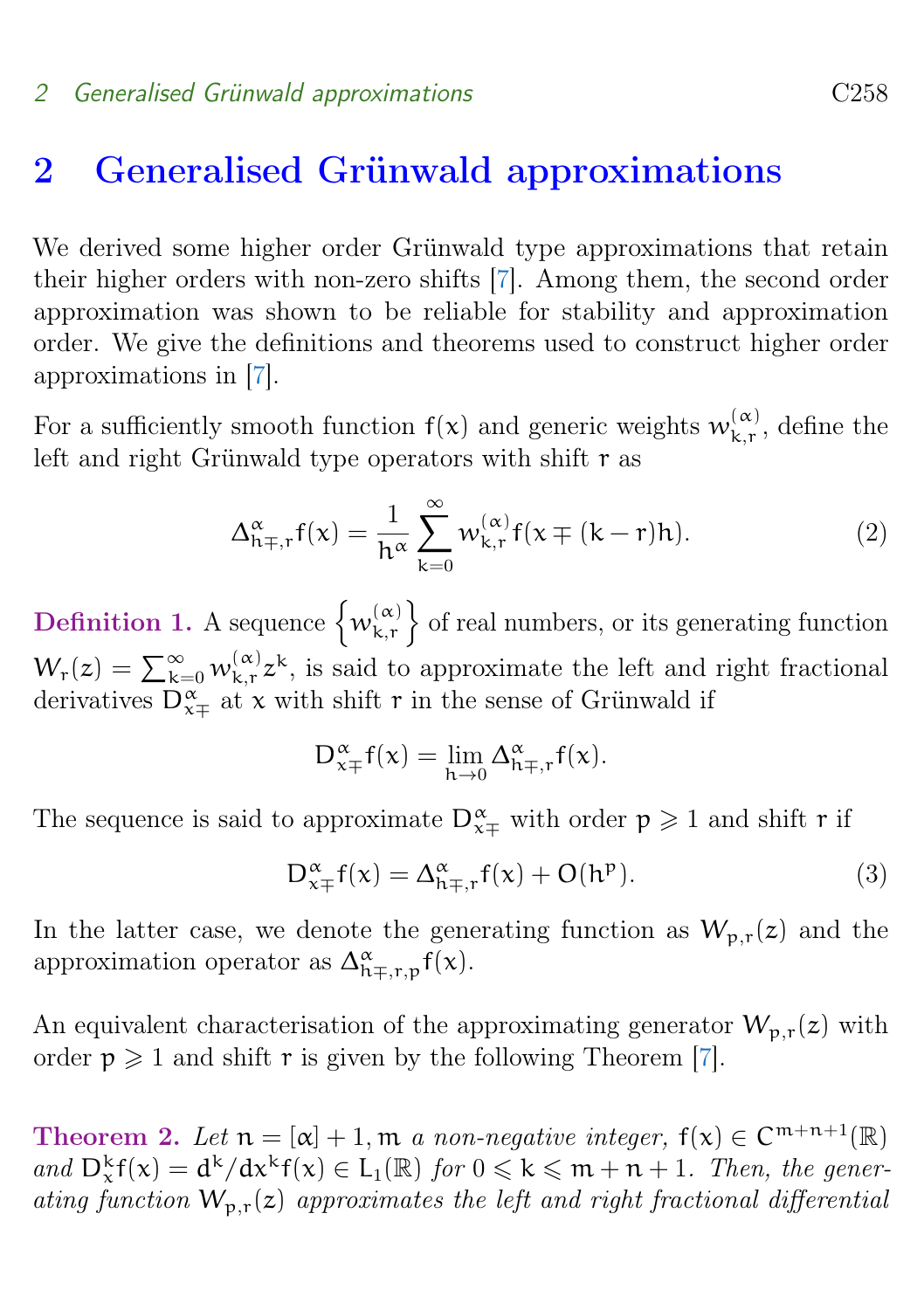#### <span id="page-5-3"></span>2 Generalised Grünwald approximations C259

operator  $D_{\mathbf{x} \mp}^{\alpha}$  with order  $p$  and shift  $r, 1 \leqslant p \leqslant m$ , if and only if

$$
G_r(z) := \frac{1}{z^{\alpha}} W_{p,r}(e^{-z})e^{rz}
$$

is analytic in a neighbourhood  $|z| \le R$  for some  $R > 1$  and

$$
G_r(z) = 1 + O(z^p). \tag{4}
$$

Moreover, if  $G_r(z) = 1 + \sum_{l=p}^{\infty} a_l(r) z^l$ , we have

<span id="page-5-1"></span>
$$
\Delta_{h\mp,r,p}^{\alpha}f(x) = D_{x\mp}^{\alpha}f(x) + h^p a_p D_{x\mp}^{\alpha+p}f(x) + \dots + O(h^m). \tag{5}
$$

An immediate consequence of this is the following consistency condition.

<span id="page-5-0"></span>Corollary 3. [\[7\]](#page-14-4) If the generating function  $W_r(z)$  approximates the fractional differential operators, then  $W_r(1) = 0$ .

In [\[7\]](#page-14-4), we constructed algebraically some higher order approximating generating functions of the form  $W_{p,r}(z) = (\beta_0 + \beta_1 z + \cdots + \beta_p z^p)^{\alpha}$  using Theorem [2.](#page-4-0) This was achieved from the Taylor series expansion  $G_r(z) = \sum_{l=0}^{\infty} a_l z^l$  by setting the constrains  $a_0 = 1, a_1 = 0, 1 \leq l \leq p-1$ , along with the consistency condition  $\beta_0 + \beta_1 + \cdots + \beta_p = 0$  from Corollary [3,](#page-5-0) and solving the resulting linear system for  $\beta_j$ .

An order 2 approximating generating function  $W_{2,r}(z) = (\beta_0 + \beta_1 z + \beta_2 z^2)^{\alpha}$ was constructed yielding  $\beta_0 = \frac{3}{2} - \lambda$ ,  $\beta_1 = -2 + 2\lambda$  and  $\beta_2 = \frac{1}{2} - \lambda$ , where  $\lambda = r/\alpha$ . We then have from Theorem [2,](#page-4-0) equation [\(5\)](#page-5-1),

<span id="page-5-2"></span>
$$
\Delta_{\mathbf{h}\mp,\mathbf{r},2}^{\alpha}\mathbf{f}(\mathbf{x}) = \mathbf{D}_{\mathbf{x}\mp}^{\alpha}\mathbf{f}(\mathbf{x}) + \mathbf{O}(\mathbf{h}^2). \tag{6}
$$

Note that when there is no shift,  $W_{2,r}(z)$  becomes the second order generator  $W_{2,0}(z) = (3/2 - 2z + z^2/2)^{\alpha}$  given in Lubich [\[4\]](#page-14-3). This is true for all the generators  $W_{p,r}(z)$ ,  $1 \leq p \leq 6$ . Hence, our higher order generators are extensions of the Lubich generators with shifts.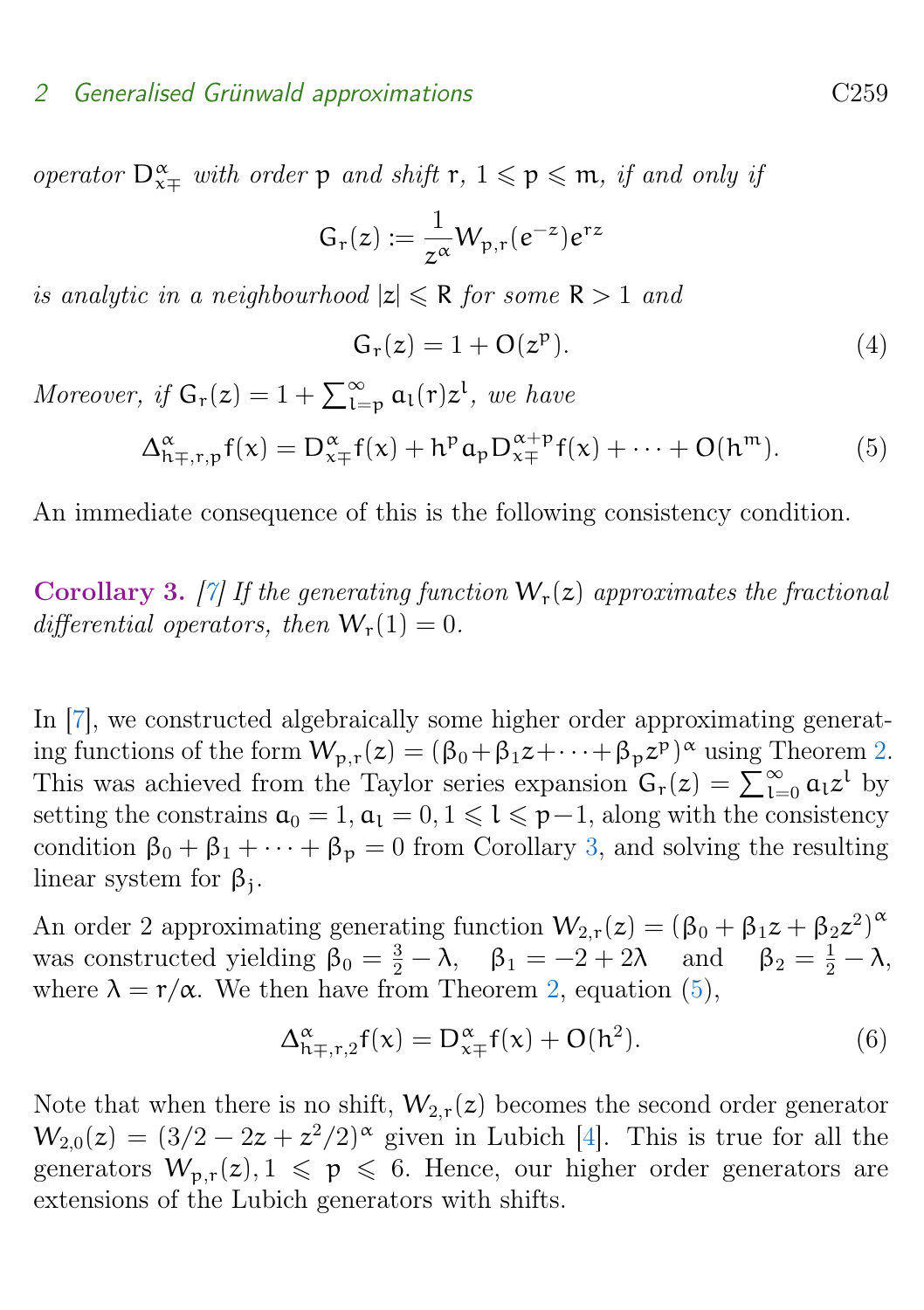#### <span id="page-6-4"></span>2 Generalised Grünwald approximations C260

### <span id="page-6-0"></span>2.1 A new third order approximation

Our main result here is that the operator  $\Delta_{h\mp,r,2}^{\alpha}$  in [\(6\)](#page-5-2) can be used to approximate a *preconditioned* operator  $P_x D_{x\mp}^{\alpha}$  with order 3 accuracy by retaining the term of  $h^2$  in [\(6\)](#page-5-2). In fact, we have from (6),

$$
\Delta_{h\mp,r,2}^{\alpha}f(x) = D_{x\mp}^{\alpha}f(x) + a_2h^2D_{x\mp}^{2+\alpha}f(x) + O(h^3),
$$
  
=  $(I + a_2h^2D_x^2)D_{x\mp}^{\alpha}f(x) + O(h^3),$   
=  $P_xD_{x\mp}^{\alpha}f(x) + O(h^3),$  (7)

where  $P_x = (I + h^2 \alpha_2 D_x^2)$  and I denotes the identity operator. The coefficient  $a_2$  in this case is given by  $a_2 = -\frac{\alpha}{3} + r - \frac{r^2}{2\alpha}$  $rac{\mathbf{r}^2}{2\alpha}$ .

When  $r = 1$ , the differential operator  $D_x^2$  is approximated by the central difference operator  $\delta_h^2 f(x) = \frac{1}{h^2} (f(x-h) - 2f(x) + f(x+h))$  with  $D_x^2 f(x) =$  $\delta_h^2 f(x) + O(h^2)$ . From this, an approximation for the operator  $P_x$  is obtained as

$$
P_x f(x) = (I + a_2 h^2 D_x^2) f(x) = (I + a_2 h^2 (\delta_h^2 + O(h^2)) f(x),
$$
  
= (I + a\_2 h^2 \delta\_h^2) f(x) + O(h^4),  
= P\_h f(x) + O(h^4), (8)

where

<span id="page-6-3"></span><span id="page-6-2"></span><span id="page-6-1"></span>
$$
P_h = (I + a_2 h^2 \delta_h^2). \tag{9}
$$

We, therefore, have from [\(7\)](#page-6-1) and [\(8\)](#page-6-2),

$$
\Delta_{h\mp,1,2}^{\alpha}f(x) = (P_h + O(h^4))D_{x\mp}^{\alpha}f(x) + O(h^3),
$$
  
=  $P_h D_{x\mp}^{\alpha}f(x) + O(h^3).$  (10)

This approach is analogous to that of Hao et al.[\[3\]](#page-14-7), where they used convex combinations of three shifted operators from the first order Grünwald approximations  $W_1(z)$  resulting in a different approximation operator. In our case, the same second order approximation operator  $\Delta_{h\mp,1,2}^{\alpha}$  is used to obtain a third order accuracy for a preconditioned operator  $\overline{P}_h \overline{D}_{x+}^{\alpha}$ .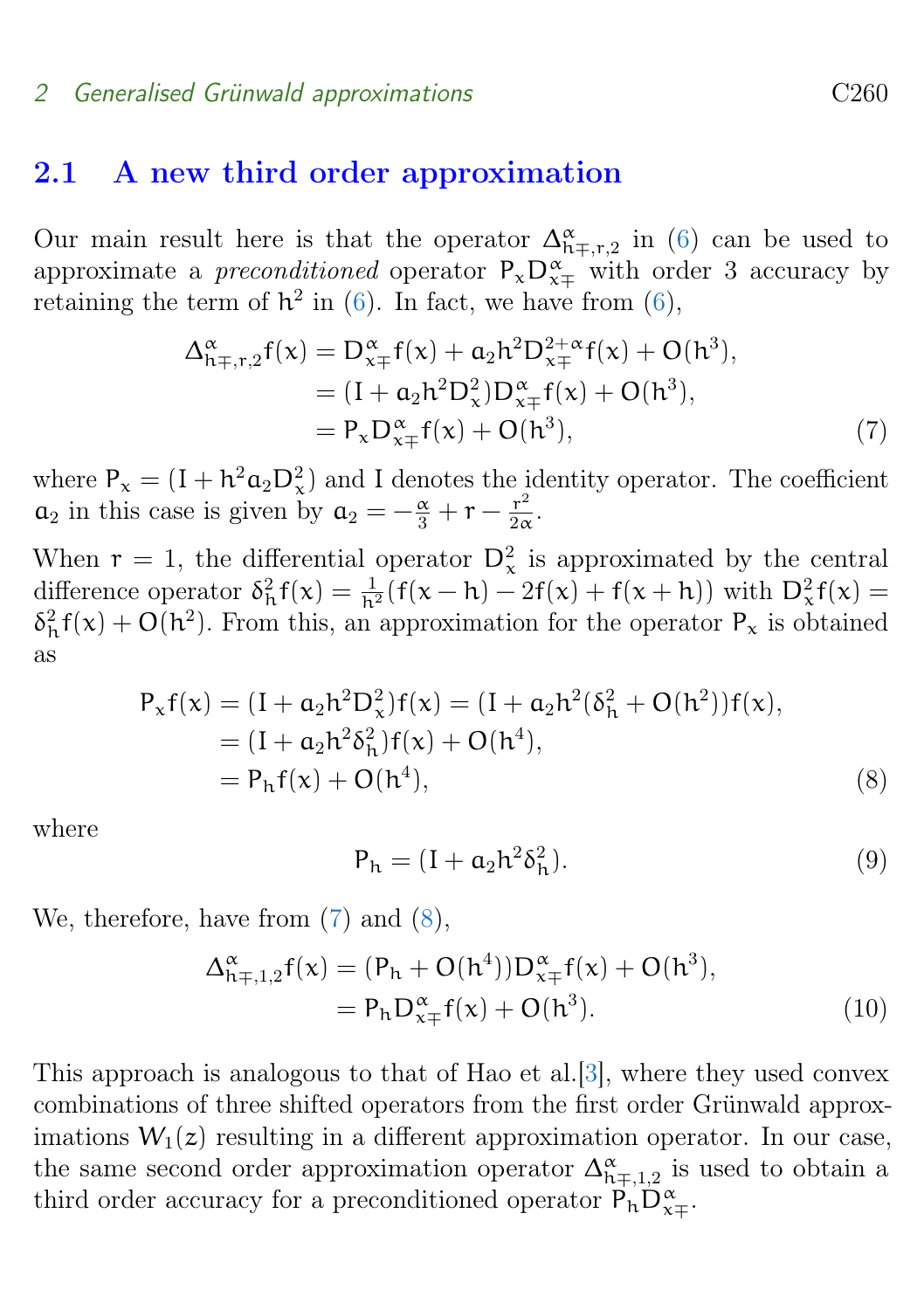#### 3 Fractional diffusion equation C261

## <span id="page-7-0"></span>3 Fractional diffusion equation

We consider the numerical approximation of the space fractional diffusion problem in the domain  $[a, b] \times [0, T]$ :

<span id="page-7-1"></span>
$$
\frac{\partial}{\partial t} u(x, t) = K_1 D_{x-}^{\alpha} u(x, t) + K_2 D_{x+}^{\alpha} u(x, t) + f(x, t),
$$
\n
$$
u(x, 0) = s_0(x);
$$
\n
$$
u(a, t) = \phi_1(t), u(b, t) = \phi_2(t),
$$
\n(11)

where  $u(x,t)$  is the unknown function to be determined;  $K_1, K_2$  are nonnegative constant diffusion coefficients with  $K_1 + K_2 \neq 0$ , i.e, not both are simultaneously zero, and  $f(x, t)$  is a known source term. The boundary conditions are set as follows: For  $i = 1, 2$ , if  $K_i \neq 0$ , then  $\phi_i(t) \equiv 0$ . We assume that the diffusion problem [\(11\)](#page-7-1) has a unique solution.

To obtain a third order approximation with the use of [\(7\)](#page-6-1), we first pre-multiply the equation [\(11\)](#page-7-1) by  $P_h$  in equation [\(9\)](#page-6-3) to get

$$
P_h \frac{\partial u(x,t)}{\partial t} = K_1 P_h D_{x-}^{\alpha} u(x,t) + K_2 P_h D_{x+}^{\alpha} u(x,t) + P_h f(x,t).
$$

The preconditioned left and right FDs are then approximated by  $\Delta_{h\mp,1,2}^{\alpha}u(x,t)$ respectively with order 3 accuracy established in Subsection [2.1.](#page-6-0)

$$
P_h \frac{\partial u(x,t)}{\partial t} = K_1 \Delta_{h-,1,2}^{\alpha} u(x,t) + K_2 \Delta_{h+,1,2}^{\alpha} u(x,t) + P_h f(x,t) + O(h^3),
$$
  
=:  $B_h u(x,t) + P_h f(x,t) + O(h^3).$ 

Approximating the time derivative with the second order C-N scheme gives

$$
P_h \frac{1}{\tau} (u(x,t+\tau) - u(x,t)) = \frac{1}{2} B_h (u(x,t) + u(x,t+\tau)) + P_h f(x,t+\frac{\tau}{2}) + O(h^3+\tau^2).
$$

Discretise the domain  $[a, b] \times [0, T]$  with size  $N \times M$  by choosing step sizes  $h = (b - a)/N$ ,  $\tau = T/M$  and grid points  $(x_i, t_m)$ , where  $x_i = a + ih$ ,  $t_m = m\tau, 0 \leqslant i \leqslant N, 0 \leqslant m \leqslant M.$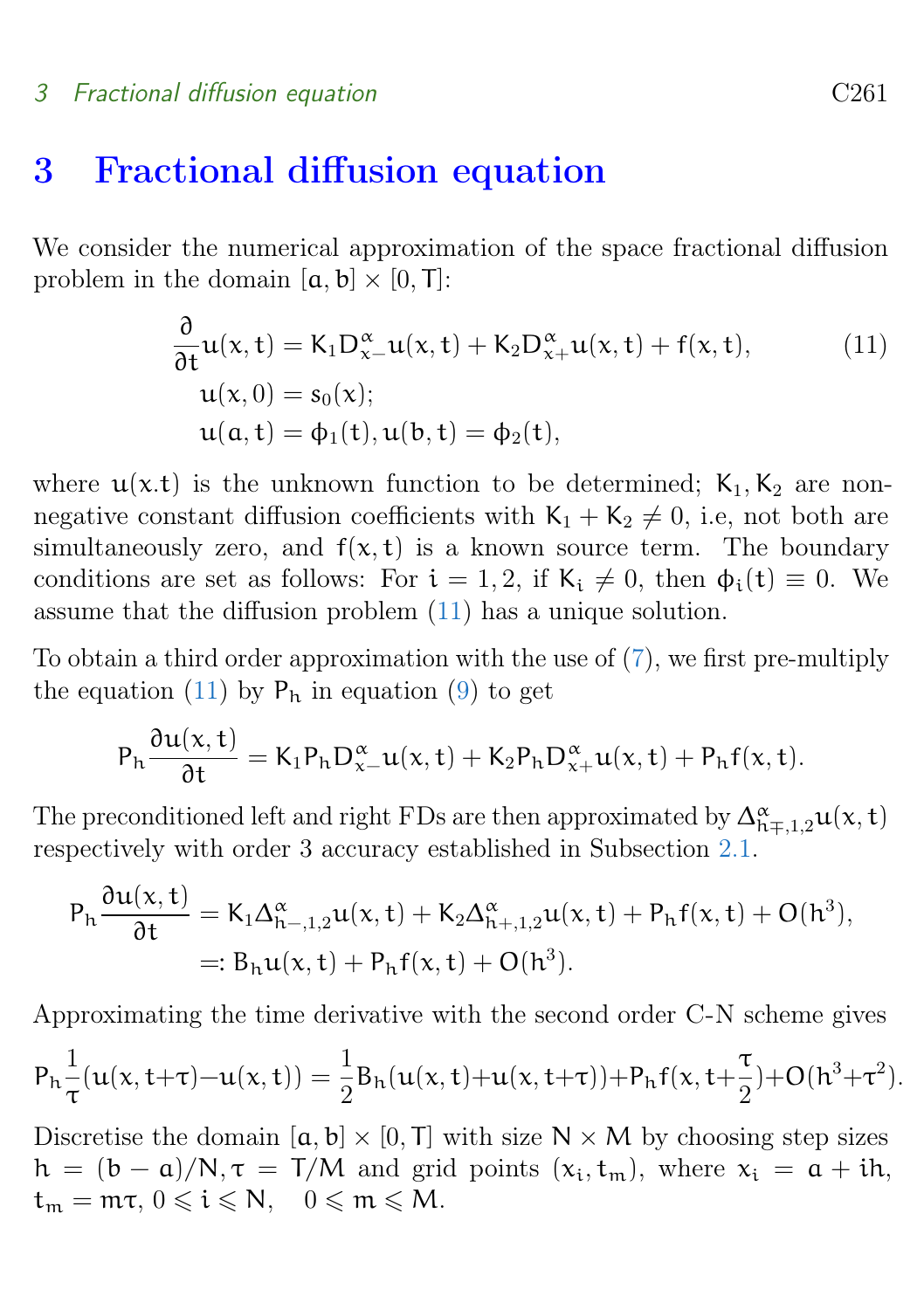<span id="page-8-3"></span>Denoting  $\mathfrak{u}^{\mathfrak{m}}_{\mathfrak{i}} = \mathfrak{u}(\mathfrak{x}_{\mathfrak{i}}, \mathfrak{t}_{\mathfrak{m}}), \mathfrak{t}_{\mathfrak{m}+1/2} = \frac{1}{2}$  $\frac{1}{2}(\mathsf{t}_{m+1}+\mathsf{t}_{m})$  and  $\mathsf{f}_{\mathsf{i}}^{m+1/2} = \mathsf{f}(\mathsf{x}_{\mathsf{i}}, \mathsf{t}_{m+1/2}),$ the C-N scheme in matrix form with  $\mathsf{u}^{\mathfrak{m}} = [\mathsf{u}^{\mathfrak{m}}_{0}, \mathsf{u}^{\mathfrak{m}}_{1}, \cdots, \mathsf{u}^{\mathfrak{m}}_{N}]^{\mathsf{T}}$ ,  $\mathsf{F}^{\mathfrak{m}+1/2}$  $[f_0^{m+1/2}]$  $_{0}^{\mathfrak{m}+1/2},$   $\mathfrak{f}_{1}^{\mathfrak{m}+1/2}$  $\mathbf{f}_{1}^{\mathfrak{m}+1/2}, \cdots, \mathbf{f}_{N}^{\mathfrak{m}+1/2}]^{\mathsf{T}}$ , after re-arranging, reads,

<span id="page-8-1"></span>
$$
(\mathsf{P}_{\alpha} - \mathsf{B}_{\alpha})\mathsf{U}^{\mathsf{m}+1} = (\mathsf{P}_{\alpha} + \mathsf{B}_{\alpha})\mathsf{U}^{\mathsf{m}} + \tau \mathsf{P}_{\alpha} \mathsf{F}^{\mathsf{m}+1/2} + \mathsf{O}(\tau(\mathsf{h}^3 + \tau^2)),\tag{12}
$$

where  $P_{\alpha} = Tri[a_2, 1 - 2a_2, a_2]$  is a tridiagonal matrix of size  $(N + 1)$  corresponding to  $P_h$ ,  $B_\alpha = \frac{\tau}{2}$  $\frac{\tau}{2}$ (K<sub>1</sub>A<sub>1,2</sub> + K<sub>2</sub>A<sub>1,2</sub>), where A<sub>1,2</sub> and A<sub>1,2</sub> are toeplitz matrices corresponding to the left and right approximation operators  $\Delta_{h\mp,1,2}^{\alpha}$ respectively with  $A_{1,2} = [w_{i-i+1,1}]_{(N+1)\times(N+1)}$ . Imposing boundary conditions and discarding the remainder term, we have

<span id="page-8-2"></span>
$$
(\hat{P}_{\alpha} - \hat{B}_{\alpha})\hat{U}^{m+1} = (\hat{P}_{\alpha} + \hat{B}_{\alpha})\hat{U}^m + \tau \hat{P}_{\alpha}\hat{F}^{m+1/2} + \hat{b}^m, \ m = 0, 1, \cdots, M - 1,
$$
\n(13)

where the *hatted* matrices and vectors are the  $(N - 1)$  sized reduced forms by deleting the first and the last rows and/or columns of their counterparts in [\(12\)](#page-8-1). The vector  $\hat{\mathbf{b}}^m$  corresponds to the boundary conditions given by  $\hat{\mathbf{b}}^m = (\mathbf{P}_{\alpha} + \mathbf{B}_{\alpha})_0 \phi_1^m + (\mathbf{P}_{\alpha} + \mathbf{B}_{\alpha})_N \phi_2^m - (\mathbf{P}_{\alpha} - \mathbf{B}_{\alpha})_0 \phi_1^{m+1} - (\mathbf{P}_{\alpha} - \mathbf{B}_{\alpha})_N \phi_2^{m+1},$ where the subscripts 0 and N denote the first and last columns of relevant matrices reduced to size  $(N - 1)$  as above.

## <span id="page-8-0"></span>3.1 Stability and convergence

For stability of the C-N scheme [\(12\)](#page-8-1), we closely follow the analysis in [\[3\]](#page-14-7) and present some required results.

Let  $V_h = \{v|v = (v_0, v_1, \dots, v_N), v_i \in \mathbb{R}, v_0 = v_N = 0\}$  be the space of grid functions in the computational domain in space interval  $[a, b]$ .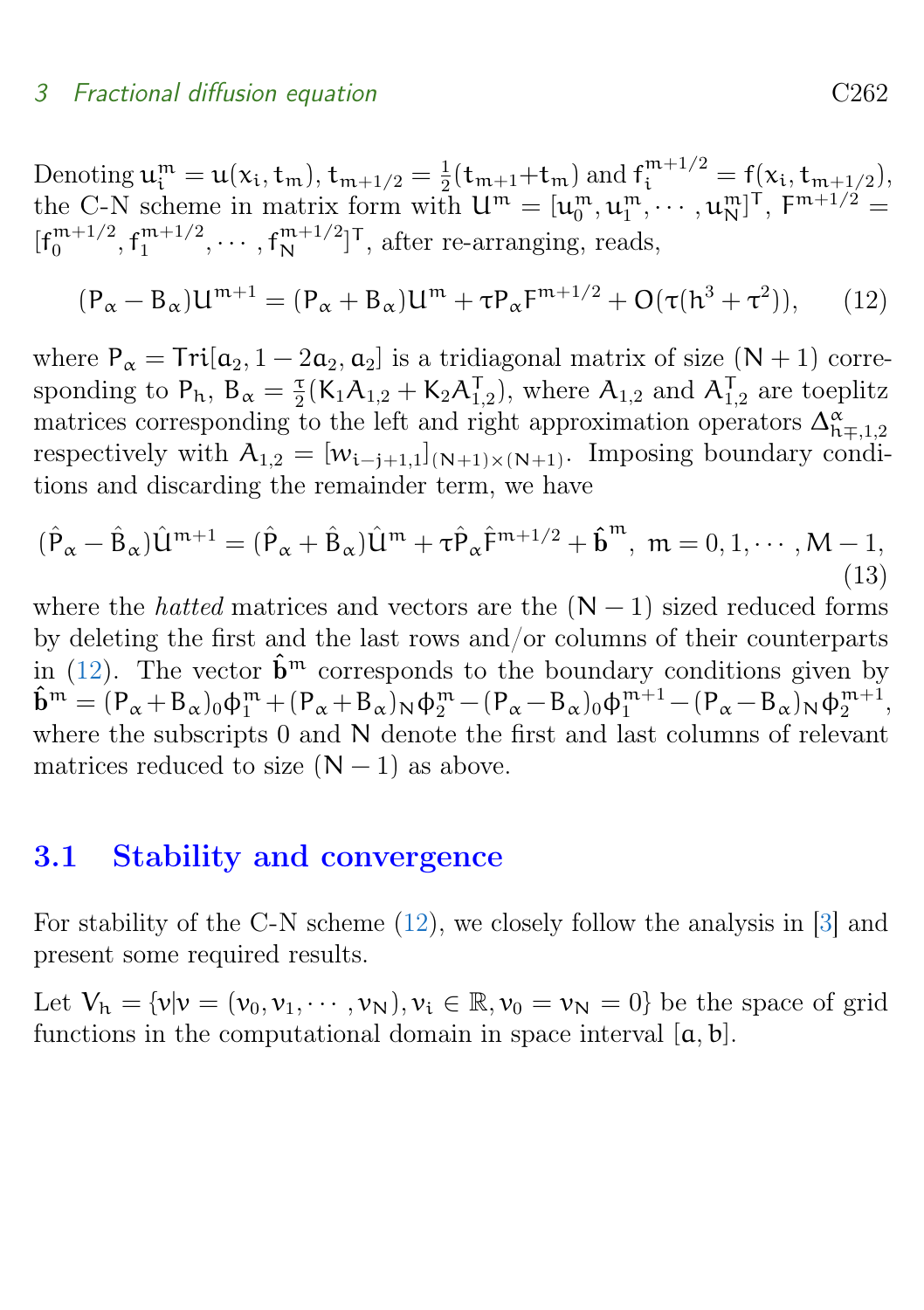#### <span id="page-9-2"></span>3 Fractional diffusion equation C263

For any  $u, v \in V_h$ , define the discrete inner products and norms as

$$
(\mathbf{u}, \mathbf{v}) = \mathbf{h} \sum_{i=1}^{N-1} u_i v_i, \qquad \qquad ||\mathbf{u}|| = \sqrt{(\mathbf{u}, \mathbf{u})},
$$

$$
\langle \delta_{\mathbf{h}} \mathbf{u}, \delta_{\mathbf{h}} \mathbf{v} \rangle = \mathbf{h} \sum_{i=1}^{N-1} (\delta_{\mathbf{h}} u_{i-1/2}) (\delta_{\mathbf{h}} v_{i-1/2}) \text{ and } \qquad | \mathbf{u} |_{1} = \sqrt{\langle \delta_{\mathbf{h}} \mathbf{u}, \delta_{\mathbf{h}} \mathbf{u} \rangle}.
$$

Then, we have the following lemmas  $|7|$ .

Lemma 4. Let  $\{t_{\mp k}\}_{k=0}^{\infty}$  be a double sided real sequence such that Let  $k_+$  be  $k_+$  t<sub>∓k j<sub>k=0</sub> be a about stated real sequence s<br>(i)  $t_k + t_{-k} \geq 0$  for  $k \neq 0$ , (ii)  $\sum_{j=-N}^{N} t_j \leq 0$  for  $N \geq 0$ .</sub> Then, the toeplitz matrices  $T_N = [t_{i-j}]$  of size  $(N + 1)$  are negative definite.

<span id="page-9-0"></span>Lemma 5. The operators  $\Delta_{h\mp,1,2}^{\alpha}$  are negative definite for  $1 \leq \alpha \leq 2$  and hence  $\Delta_2^{\alpha} = \mathsf{K}_1 \Delta_{\mathsf{h}^-,1,2}^{\alpha} + \mathsf{K}_2 \Delta_{\mathsf{h}^+,1,2}^{\alpha}$  is negative definite.

In addition, we have

**Lemma 6.** The operator  $P_h$  is self-adjoint and  $(P_h\mathfrak{u}, \mathfrak{u}) =: ||\mathfrak{u}||_P^2$  satisfies 1  $\frac{1}{5} \| \mathfrak{u} \|^2 < \| \mathfrak{u} \|^2_{\textsf{P}} \leqslant \| \mathfrak{u} \|^2.$ 

<span id="page-9-1"></span>Proof:  $(P_h u, v) = ((I + h^2 a_2 \delta_h^2) u, v) = (u, v) + h^2 a_2 (\delta_h^2 u, v) = (u, v)$  $h^2 a_2(\delta_h u, \delta_h v) = (u, v) + h^2 a_2(u, \delta_h^2 v) = (u, (I + h^2 a_2 \delta_h^2)v) = (u, P_h v).$ Moreover, for  $1 \le \alpha \le 2$ , we easily see that, with  $r = 1$ ,  $\alpha_2 = -\frac{\alpha}{3} + 1 - \frac{1}{2\alpha}$ 2, we casing see that, when  $1 - 1$ ,  $\alpha_2 - 3 + 1 = 2\alpha$ satisfies  $\frac{1}{12} \leqslant a_2 \leqslant 1 - \frac{\sqrt{6}}{3} < \frac{1}{5}$  $\frac{1}{5}$ . Also,  $|u|_1^2 \leqslant \|\delta_h^2 u\| \|u\| \leqslant \|\frac{1}{h^2}\|$  $\frac{1}{h^2}\sum_{i=1}^{N-1}(u_{i+1}-2u_i+u_{i-1})\|\|u\|\leqslant \frac{4}{h^2}\|u\|^2.$ Now,  $(P_h u, u) = (u, u) + h^2 a_2(\delta_h^2 u, u) = ||u||^2 - h^2 a_2 |u|_1^2 \le ||u||^2$ . Again,  $(P_h u, u) = ||u||^2 - h^2 a_2 |u|_1^2 > ||u||^2 - \frac{4}{5}$  $\frac{4}{5}$ ||u||<sup>2</sup> =  $\frac{1}{5}$  $\frac{1}{5}$ ||u||<sup>2</sup>  $\bullet$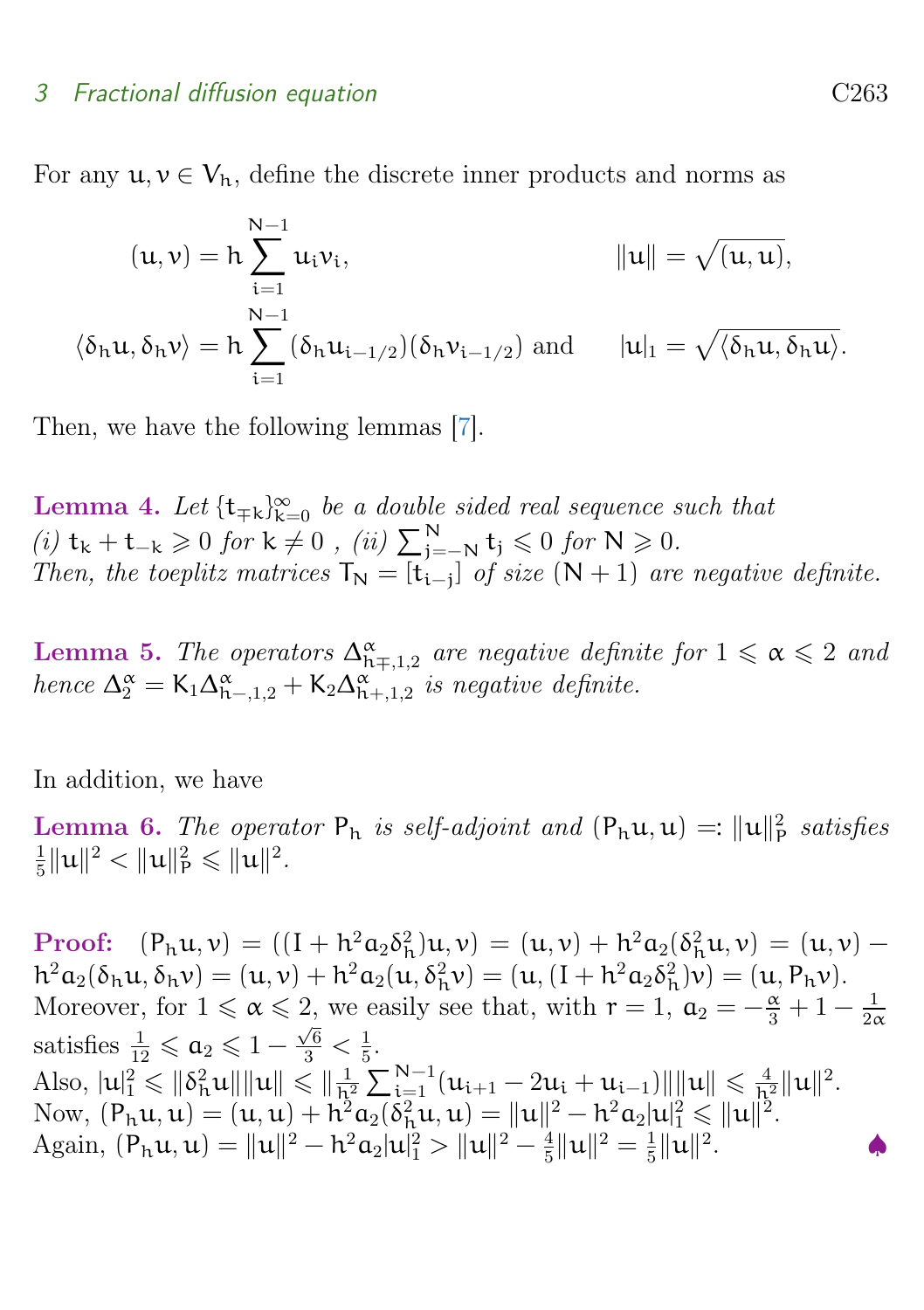<span id="page-10-0"></span>**Theorem 7.** Let  $v^m = (v_1^m, v_2^m, \dots, v_{N-1}^m)$  be the solution of the problem  $P_h \delta_t v_i^{m+1/2} - \Delta_2^{\alpha} v_i^{m+1/2} = S_i^m$ ,  $1 \le i \le N-1$ ,  $0 \le m \le M-1$ , (14)  $v_0^m = 0$ ,  $v_N^m = 0$ ,  $v_i^0 = v^0(x_i)$ ,  $0 \le i \le N$ . Then,  $\|\mathbf{v}^m\| \leq \sqrt{\mathbf{v}}$  $\overline{5}\left(\|\mathbf{\nu}^0\|+\right.$ √  $\overline{5}\tau\sum_{\mathsf{L}=0}^{\mathsf{m}-1}\Vert\mathsf{S}^{\mathsf{L}}\Vert\Big)\,,\,where \, \mathsf{S}^{\mathsf{L}}= [\mathsf{S}_1^{\mathsf{L}},\mathsf{S}_2^{\mathsf{L}},\cdots,\mathsf{S}_{\mathsf{N}-1}^{\mathsf{L}}]^\mathsf{T}.$ 

**Proof:** Applying inner product on [\(14\)](#page-10-0) with  $v^{m+1/2}$  and, from Lemma [5,](#page-9-0) using  $(\Delta_2^{\alpha} \mathbf{v}^{m+1/2}, \mathbf{v}^{m+1/2}) \leq 0$  gives

$$
(P_h \delta_t \nu^{m+1/2}, \nu^{m+1/2}) = (\Delta_2^{\alpha} \nu^{m+1/2}, \nu^{m+1/2}) + (S^m, \nu^{m+1/2}) \leq (S^m, \nu^{m+1/2}).
$$

Also,

$$
(P_h \delta_t v^{m+1/2}, v^{m+1/2}) = \left( P_h \frac{1}{\tau} (v^{m+1} - v^m), \frac{1}{2} (v^{m+1} + v^m) \right),
$$
  
\n
$$
= \frac{1}{2\tau} (\|v^{m+1}\|_p^2 - \|v^m\|_p^2),
$$
  
\n
$$
\leq (S^m, v^{m+1/2}) \leq \|S^m\| \|v^{m+1/2}\|,
$$
  
\n
$$
\leq \sqrt{5} \|S^m\| \|v^{m+1/2}\|_p,
$$
  
\n
$$
\leq \frac{\sqrt{5}}{2} \|S^m\| (\|v^{m+1}\|_p + \|v^m\|_p).
$$

The inequality in the second and last lines reduces, for  $0 \le m \le M - 1$ , to  $||v^{m+1}||_P \le ||v^m||_P + \sqrt{5}\tau||S^m||$ . Summing this for the first m inequalities, we have  $\|\nu^m\|_P \leqslant \|\nu^0\|_P +$ √  $\overline{5}\tau\sum_{l=0}^{m-1}||S^l||, 1 \leqslant m \leqslant M-1.$  Equivalence of the two norms concludes  $\|\nu^m\| \leqslant \sqrt{5} \left( \|\nu^0\| + \sqrt{5} \tau \sum_{l=0}^{m-1} \|S^l\| \right)$ -  $\frac{1}{\sqrt{2}}$   $\int_{0}^{\frac{\pi}{2}}$   $\frac{1}{2}$   $\int_{0}^{\frac{\pi}{2}}$   $\frac{1}{2}$   $\int_{0}^{\frac{\pi}{2}}$   $\frac{1}{2}$   $\int_{0}^{\frac{\pi}{2}}$   $\frac{1}{2}$   $\int_{0}^{\frac{\pi}{2}}$   $\frac{1}{2}$   $\int_{0}^{\frac{\pi}{2}}$   $\frac{1}{2}$   $\int_{0}^{\frac{\pi}{2}}$   $\frac{1}{2}$   $\int_{0}^{\frac{\pi}{2}}$   $\frac{1}{2$  $\bullet$ 

From the above estimates, we have the following stability and convergence results.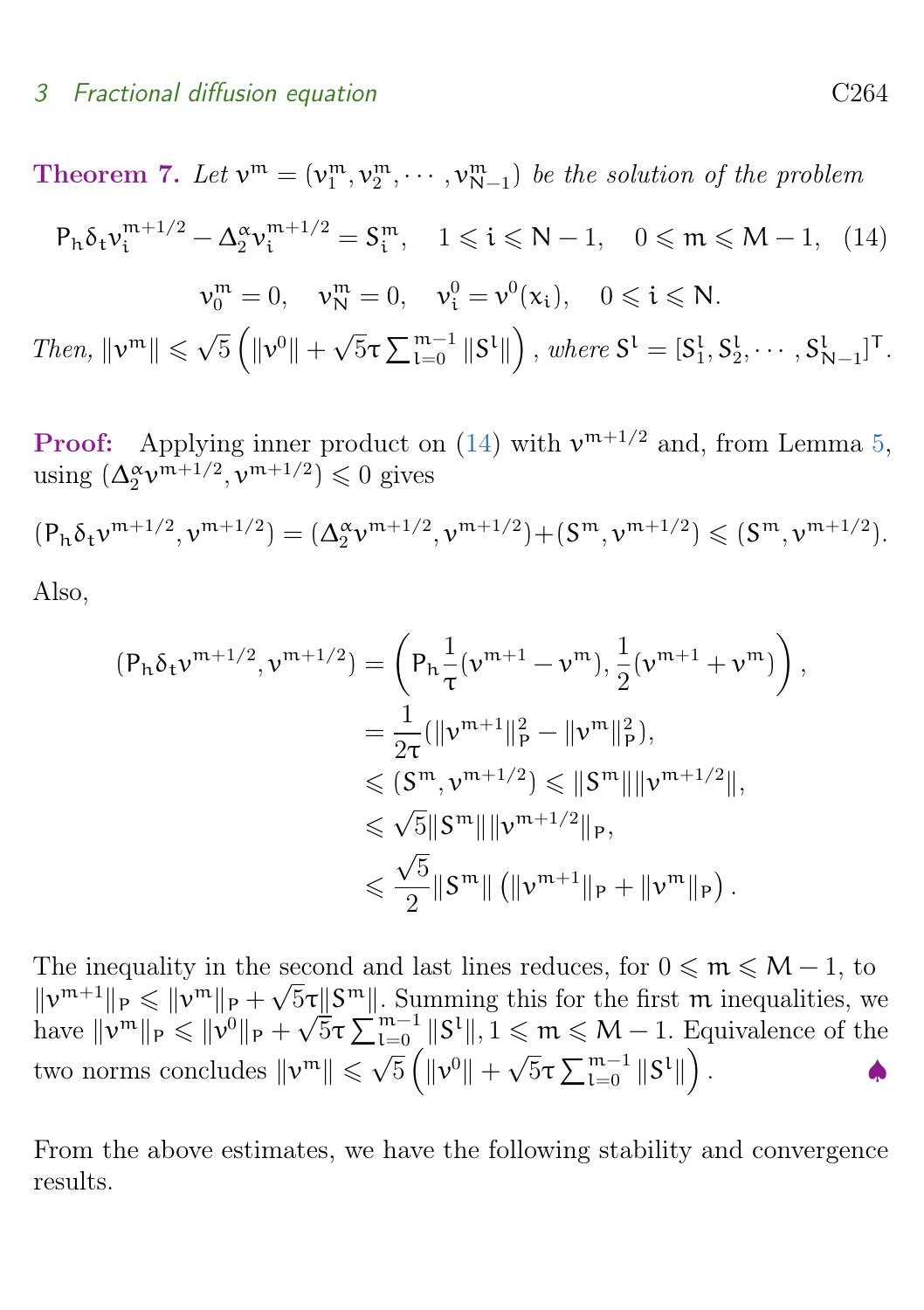### <span id="page-11-1"></span>4 Numerical results C265

**Theorem 8.** The C-N scheme [\(12\)](#page-8-1) is unconditionally stable for  $1 \le \alpha \le 2$ .

Theorem 9. The approximate solutions of the C-N scheme [\(12\)](#page-8-1) with the given initial and boundary conditions are convergent for  $1 \le \alpha \le 2$ .

**Proof:** Let  $e^m = u^m - \hat{u}^m$  be the error vector of the solutions, where  $u^m$ ,  $\hat{u}^m$  are the exact and approximate solution vectors of the diffusion problem [\(11\)](#page-7-1). Then the error of the internal grid values  $e^{m}$  satisfies the system

 $\mathsf{P}_h \delta_t e_i^{m+1/2} - \Delta_2^{\alpha} e_i^{m+1/2} = \mathsf{R}_i^m, \quad 1 \leqslant i \leqslant N-1, \quad 0 \leqslant m \leqslant M-1,$  $e_0^{\mathfrak{m}} = 0, \quad e_M^{\mathfrak{m}} = 0 \qquad e_i^0 = 0, \quad 0 \leq \mathfrak{i} \leq \mathsf{N}.$ Theorem [7](#page-9-1) then gives the estimate  $||e^m|| \leq 5\tau \sum_{l=0}^{m-1} ||R^l|| \leq 5c\tau N(\tau^2 + h^3)$ .

The convergence is then established as  $h, \tau \rightarrow 0$ .

# <span id="page-11-0"></span>4 Numerical results

We test our order 3 approximation through a steady state problem and a time dependent diffusion problem for a range of exact solutions that are sufficiently smooth to realise the order 3 approximations and that are not sufficiently smooth to see if any reduction in order mentioned in [\[1\]](#page-14-6) is detected.

Example 1. Consider the steady state fractional diffusion problem with left fractional derivative  $D_{x-}^{\alpha}u(x) = x^{\gamma}\Gamma(\gamma + \alpha + 1)/\Gamma(\gamma + 1)$ ,  $u(0) = 0$ , with exact solution  $u(x) = x^{\gamma + \alpha}$ ,  $0 \le x \le 1$ ,  $0 \le \gamma \le 6$  and  $1 \le \alpha \le 2$ . Note that  $D^{\beta}u(x) \in L_1[0,1]$  for  $\beta \leq \gamma + \alpha + 1$ .

This steady state test problem was approximated by C-N numerical scheme [\(13\)](#page-8-2) for 21 selected equi-spaced discrete power values in the range  $0 \le \gamma \le 6$ . The maximum error  $E_N = ||u - U||_{\infty}$  and the orders of convergence were computed for values of  $\alpha = 1.1, 1.5$  and 1.8 with space partition sizes  $N = 256$ and 512. Figure 1 shows the plots of the orders of convergence against the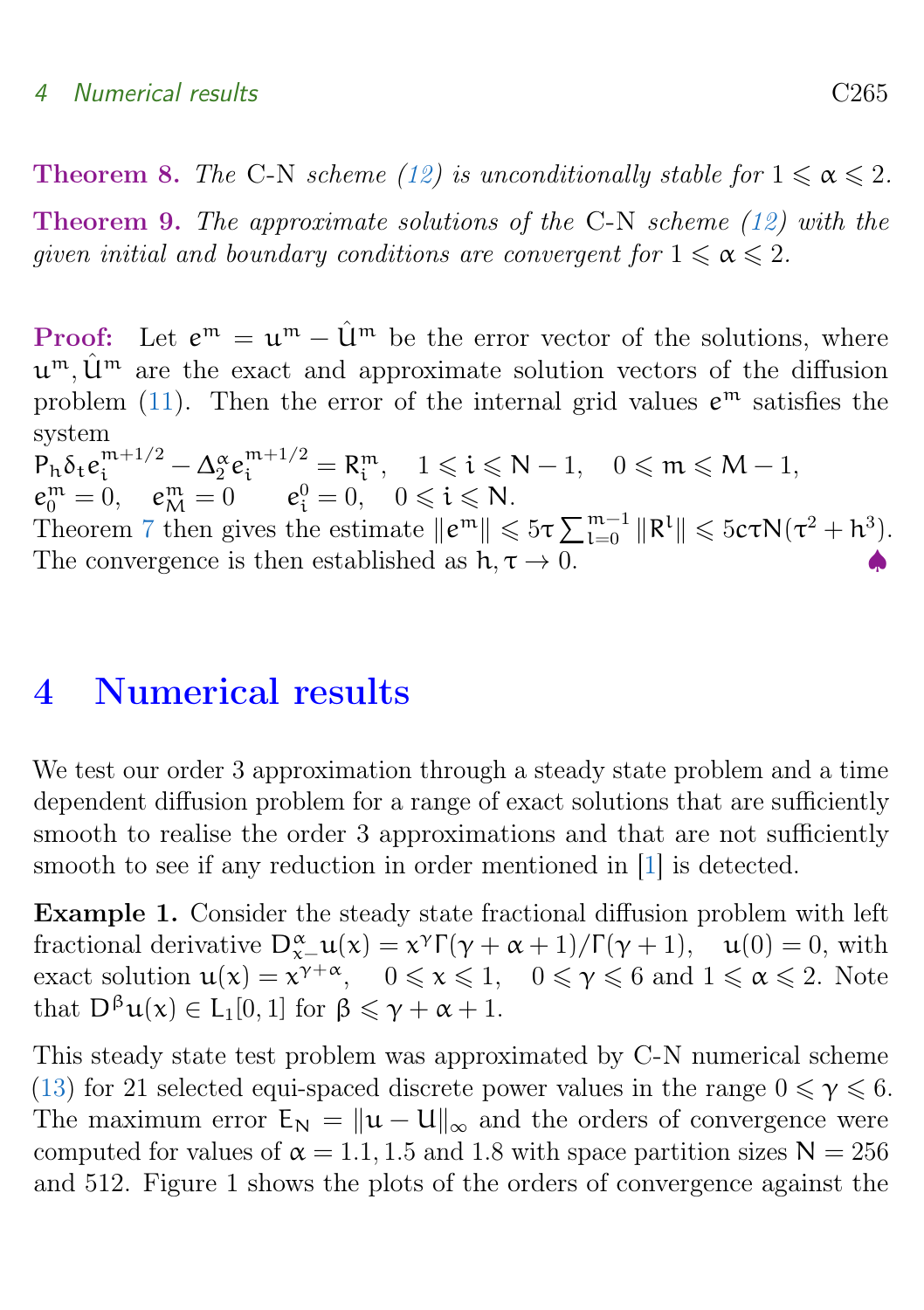#### <span id="page-12-0"></span>4 Numerical results C266

power γ. This indicates that the convergence order is achieved only for sufficiently smooth functions and is reduced for less-smooth functions. This phenomenon requires an analogous analysis as given in [\[1\]](#page-14-6) with our third order approximation.

Example 2. Consider the test example for the fractional diffusion problem [\(11\)](#page-7-1). Let  $G(x, m, \alpha) = \frac{\Gamma(m+1)}{\Gamma(n+1-\alpha)} (x^{m-\alpha} + (1-x)^{m-\alpha})$  and  $s_0(x) = x^5(1-x)^5$ with the following data:

\nDiffusion coefficients: \n
$$
K_1 = 1, K_2 = 1,
$$
\n\nSource function: \n $f(x, t) = -e^{-t}(s_0(x) + G(x, 5, \alpha) - 5G(x, 6, \alpha) + 10G(x, 7, \alpha) - 10G(x, 8, \alpha) + 5G(x, 9, \alpha) - G(x, 10, \alpha)),$ \n\nInitial condition: \n $u(x, 0) = s_0(x),$ \n\nBoundary conditions: \n $u(0, t) = 0, \quad u(1, t) = 0.$ \n\nExact Solution: \n $u(x, t) = s_0(x)e^{-t}.$ \n



Figure 1: Convergence orders for Example 1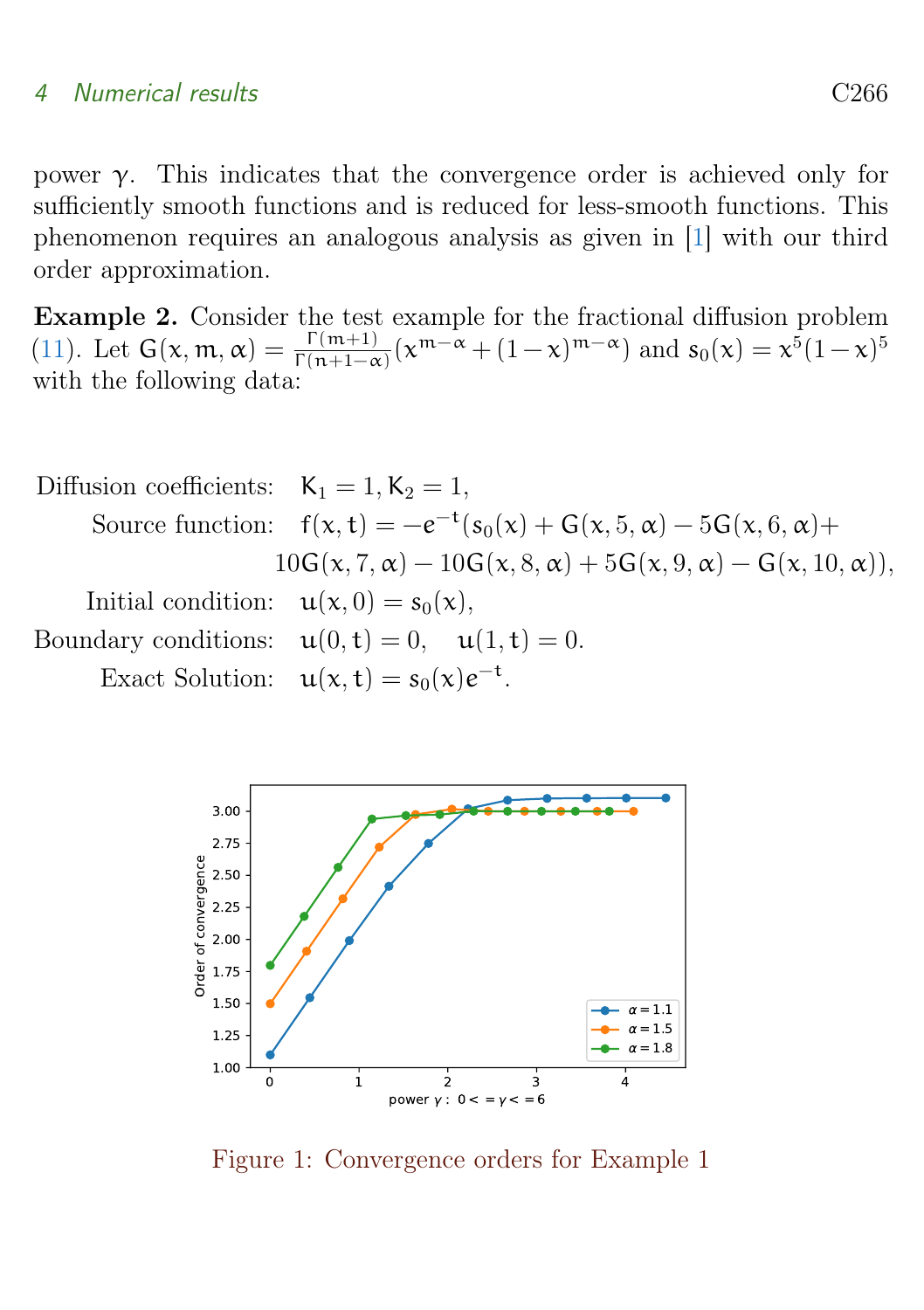## 5 Conclusion C267

The space domain is partitioned with size N and the time domain is partitioned with size  $M = [N^{3/2}] + 1$ . The choice of time partition is to realise the order 3 with the C-N scheme of original order 2. The order p is computed by the formula  $p_n = \log (||E^n||_{\infty}/||E^{n-1}||_{\infty})/\log 2$  for  $n = 4, 5, \dots, 9$ , where the  $error E^n = u^n - U^n.$ 

|           |              | $\alpha = 1.1$              |        | $\alpha = 1.5$              |       | $\alpha = 1.9$                       |                |
|-----------|--------------|-----------------------------|--------|-----------------------------|-------|--------------------------------------|----------------|
| $N = 1/h$ | $M = 1/\tau$ | $\ \mathsf{E}^n\ _{\infty}$ | Order  | $\ \mathsf{E}^n\ _{\infty}$ | Order | $\ \mathsf{E}^\mathfrak{n}\ _\infty$ | Order          |
| 16        | 65           | $1.9e-06$                   | $\sim$ | $7.2e-07$                   |       | $2.9e-08$                            | $\overline{a}$ |
| 32        | 182          | $2.4e-07$                   | 2.97   | $9.1e-08$                   | 2.99  | $2.7e-0.9$                           | 3.40           |
| 64        | 513          | $3.1e-08$                   | 2.99   | $1.1e-08$                   | 3.00  | $5.3e-10$                            | 2.35           |
| 128       | 1449         | $3.9e-0.9$                  | 2.99   | $1.4e-0.9$                  | 3.00  | $7.9e-11$                            | 2.76           |
| 256       | 4097         | $4.9e-10$                   | 3.00   | $1.7e-10$                   | 3.00  | $1.0e-11$                            | 2.90           |
| 512       | 11586        | $6.1e-11$                   | 3.00   | $2.2e-11$                   | 3.00  | $1.3e-12$                            | 2.95           |

The test results listed in Tables [1](#page-13-1) show that the order 3 convergence is achieved for the sufficiently smooth exact solution.

<span id="page-13-1"></span>Table 1: Order 3 convergence of C-N type scheme

# <span id="page-13-0"></span>5 Conclusion

A new third order approximation for fractional derivative was developed using a second order approximation with a pre-conditioner operator. A C-N numerical scheme for this approximation to solve FDE was devised with proof of stability and convergence. The theoretical predictions were tested and verified for fractional diffusion problems through examples with sufficiently smooth solutions and less-smooth solutions

Acknowledgement We are grateful to one of the referees for suggesting some references which are very much close to our work that improved the presentation of this work. This research was supported by Sultan Qaboos University Internal Grant No. IG/SCI/DOMAS/16/10.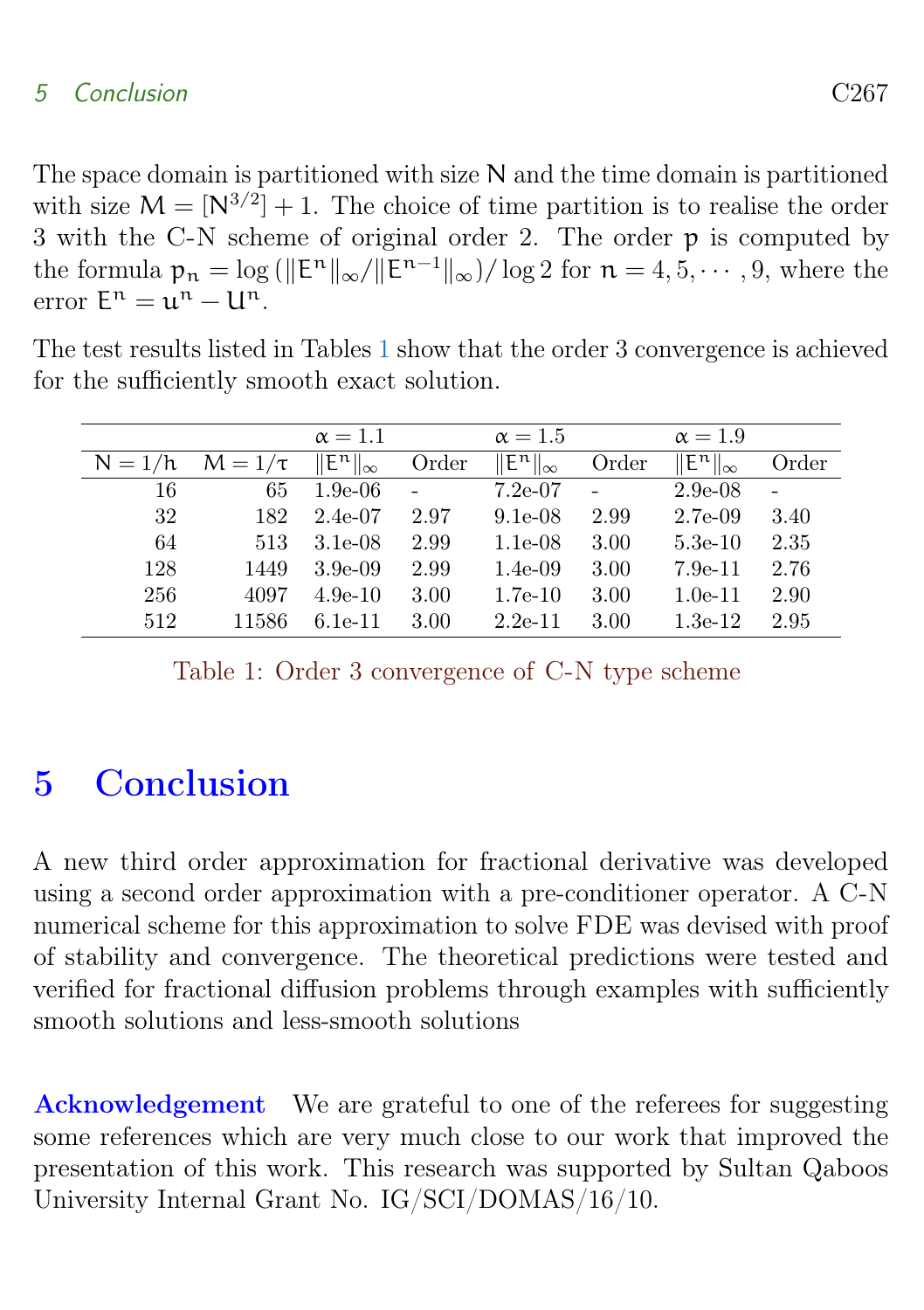## References C268

# <span id="page-14-0"></span>**References**

- <span id="page-14-6"></span>[1] Boris Baeumer, Mihály Kovács, and Harish Sankaranarayanan. Higher order grünwald approximations of fractional derivatives and fractional powers of operators. Transactions of the American Mathematical Society, 367(2):813–834, 2015. doi[:10.1090/S0002-9947-2014-05887-X](https://doi.org/10.1090/S0002-9947-2014-05887-X) [C257,](#page-3-1) [C265,](#page-11-1) [C266](#page-12-0)
- <span id="page-14-1"></span>[2] E. Barkai, R. Metzler, and J. Klafter. From continuous time random walks to the fractional fokker-planck equation. Physical Review E, 61(1):132, 2000. doi[:10.1103/PhysRevE.61.132](https://doi.org/10.1103/PhysRevE.61.132) [C255](#page-1-1)
- <span id="page-14-7"></span>[3] Z. Hao, Z. Sun, and W. Cao. A fourth-order approximation of fractional derivatives with its applications. Journal of Computational Physics, 281:787–805, 2015. doi[:10.1016/j.jcp.2014.10.053](https://doi.org/{10.1016/j.jcp.2014.10.053}) [C260,](#page-6-4) [C262](#page-8-3)
- <span id="page-14-3"></span>[4] Ch Lubich. Discretized fractional calculus. SIAM Journal on Mathematical Analysis, 17(3):704–719, 1986. doi[:10.1137/0517050](https://doi.org/10.1137/0517050) [C256,](#page-2-1) [C259](#page-5-3)
- <span id="page-14-2"></span>[5] M. M. Meerschaert and C. Tadjeran. Finite difference approximations for fractional advection–dispersion flow equations. Journal of Computational and Applied Mathematics, 172(1):65–77, 2004. doi[:10.1016/j.cam.2004.01.033](https://doi.org/10.1016/j.cam.2004.01.033) [C256](#page-2-1)
- <span id="page-14-5"></span>[6] H. M. Nasir, B. L. K. Gunawardana, and H. M. N. P. Aberathna. A second order finite difference approximation for the fractional diffusion equation. International Journal of Applied Physics and Mathematics, 3(4):237, 2013. doi[:10.7763/IJAPM.2013.V3.212](https://doi.org/10.7763/IJAPM.2013.V3.212) [C257](#page-3-1)
- <span id="page-14-4"></span>[7] H. M. Nasir and K. Nafa. A new second order approximation for fractional derivatives with applications. SQU Journal of Science, 23(1):43–55, 2018. doi[:10.24200/squjs.vol23iss1pp43-55](https://doi.org/10.24200/squjs.vol23iss1pp43-55) [C257,](#page-3-1) [C258,](#page-4-1) [C259,](#page-5-3) [C263](#page-9-2)